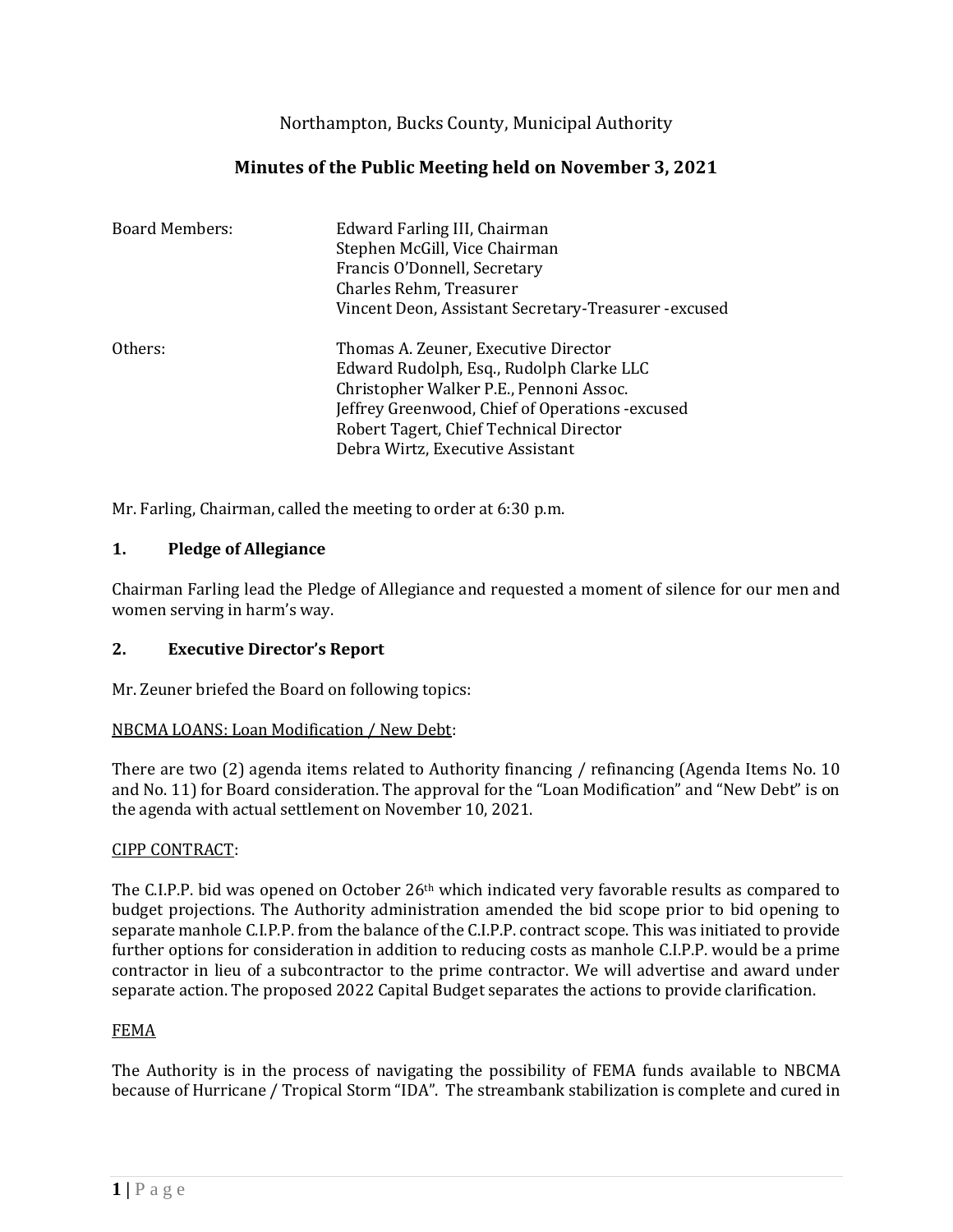place lining of the sanitary sewer pipe is complete. Manhole lining and restoration remain outstanding items that require completion.

## 2022 BUDGETS:

The Authority's fiscal year ended on October 31, 2021. The Authority continues to be fiscally responsible while providing favorable cash flows and strong balance sheet. Our 2022 fiscal year will be one of significant investment in infrastructure and new initiatives to strengthen the long-term viability of the Authority. The Authority has been successful in controlling costs while investing in needed capital infrastructure. As a result of such efforts, no rate increases for sanitary sewer or public water services is proposed for the fifth consecutive year. The last time the Authority raised rates to our customers was by Resolution in November 2016.

## **3. Citizens' Concerns**

None

## **4. Approval of the Minutes of October 3, 2021**

A motion (O'Donnell-McGill) made to approve the Minutes of October 3, 2021, passed with 4 ayes.

## **5. Check Requisitions / Accounts Payable**

A motion (Rehm-O'Donnell) adopting the following resolution(s) passed 4 with ayes.

## **Requisition No. 2238** dated 10/20/2021 in the amount of \$484,816.37.

The major items paid under **Requisition No. 2238** are as follows: BCWSA – \$2,300.00; Coyne Chemical - \$1,326.00; CSL Services Inc. - \$8,775.00; Dukes Root Control Inc. \$97,304.92; EJ USA Inc. - \$1,890.00; Environmental Products - \$2,200.32; Hajoca Corp. - \$18,268.99; Independence Blue Cross - \$7,864.15; JH Shanahan - \$49,582.00; Karl Hops Inc. - \$1,001.02; Pennoni Assoc. Inc. - \$35,875.14; Rudolph Clarke LLC - \$18,745.00; W. Bruce Beaton Inc. - \$146,559.00 and \$85,000.00 for payroll.

**Requisition No. 2239** dated 11/03/2021 in the amount of \$923,105.17.

The major items paid under **Requisition No. 2239** are as follows: BCWSA – Sewer - \$536,281.73; BCWSA - Water - \$162,578.45; First National Bank of Newtown - \$59,129.38; Guardian - \$4,052.43; Karl Hops Inc. - \$1,998.58; Kennedy Culvert & Supply - \$7,510.00; Link Computer Corp. - \$3,803.79; M.J. Reider Assoc. - \$7,122.28; Office Basics - \$3,323.15; PECO - \$12,641.04; Shapiro Fire Protection - \$1,770.67; Stuckert & Yates - \$3,750.00; Stuckert & Yates - \$1,200.00; TD Card Services - \$1,873.95; VAG USA- \$18,226.00 and \$85,000.00 for payroll.

## **6. Developers Agreement – Stoneyford Ridge**

A motion (O'Donnell-Rehm) made to approve the Public Water and Sanitary Sewer Improvement Agreement, for the land development identified as East Village Developers LLC (691 Stoney Ford Road) TMP 31-035-054 passed with 4 ayes.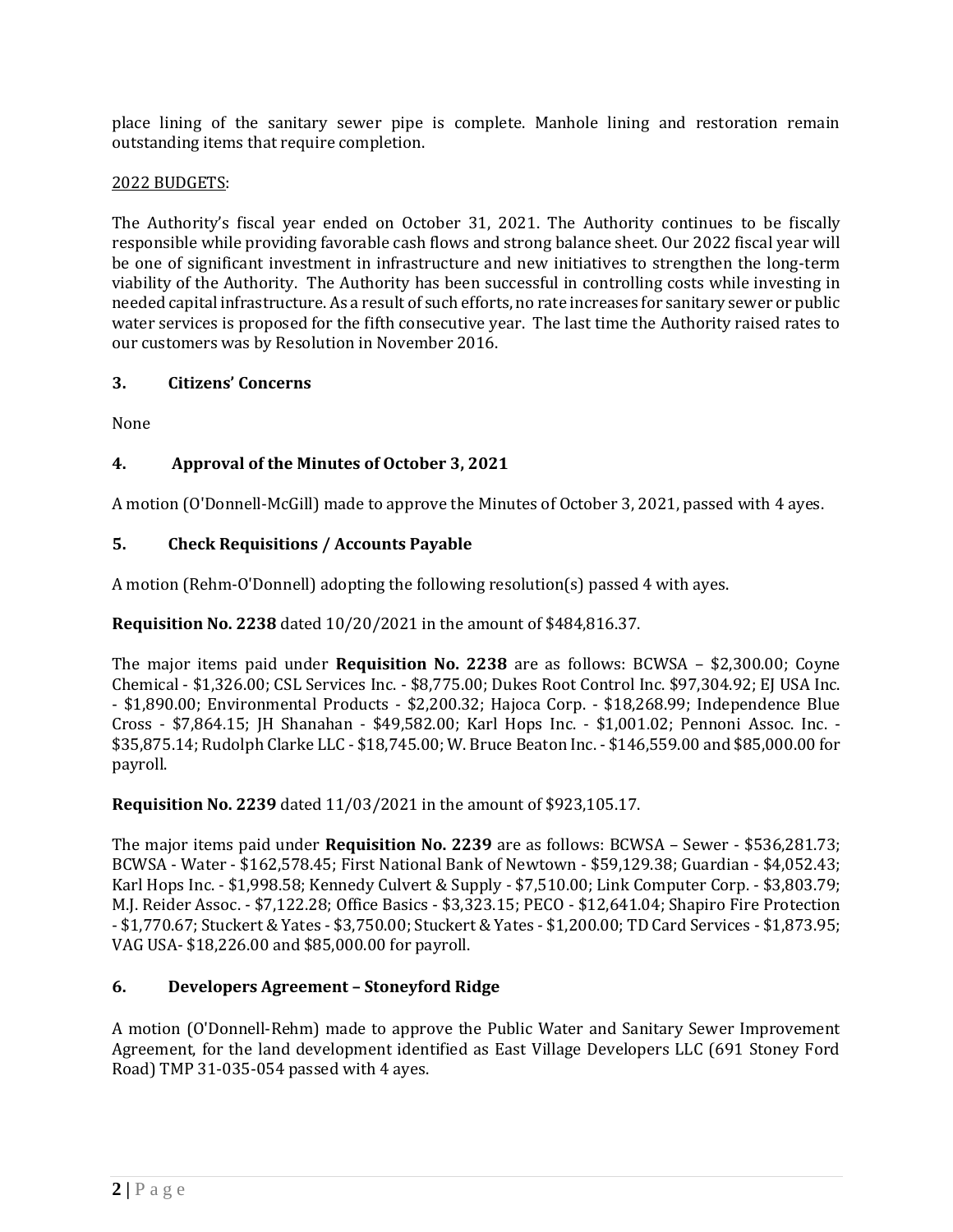### 7. **Operational and Capital Budget 2022**

A motion (Farling-McGill) made to approve and adopt the 2022 Operational and Capital Budget as presented passed with 4 ayes.

### **8. Holiday Schedule**

A motion (Rehm-McGill) made to approve the 2022 Holiday Schedule as presented passed with 4 ayes.

### **9. Meeting Schedule**

A motion (Farling-McGill) made to approve the Authority Meeting Schedule for 2022, identified as Exhibit "A", authorize the administration to advertise, and post the schedule on the Authority website passed with 4 ayes.

### **10. Finances – Resolution 2021-1253 Modification of Resolution 2021-1251**

A motion (McGill-Farling) made to approve the following Resolution:

#### **RESOLUTION 2021-1253**

#### *A RESOLUTION AMENDING RESOLUTION 2021–1251 TO APPROVE AN AMENDMENT TO THE PROPOSAL OF FIRST NATIONAL BANK AND TRUST CO. OF NEWTOWN; REPEALING ALL PRIOR ORDINANCES OR PARTS THEREOF INCONSISTENT HEREWITH.*

*WHEREAS, on October 6, 2021, Northampton, Bucks County Municipal Authority (the "Authority") adopted Resolution No. 2021- 1251 (the "Original Resolution"), which approved a proposal of First National Bank and Trust Co. of Newtown (the "Bank") to modify the interest rate that accrues on the Authority's Water and Sewer Revenue Note, Series of 2017 (the "2017 Note");* 

*WHEREAS, the Bank has amended its proposal to properly reflect the current payment date of the 2017 Note as being on the 10th day of each month, and the effective date of the modification of the 2017 Note as being November 10, 2021 (the "Amended Proposal"), which Amended Proposal is attached to this Resolution as Exhibit A;*

*WHEREAS, the Authority's Board of Directors (the "Board") desires to approve the Amended Proposal and amend the Original Resolution to incorporate the Amended Proposal into the Original Resolution.*

*NOW, THEREFORE, BE IT RESOLVED, by the Board, that:*

*Section 1. The Authority hereby approves the Amended Proposal and directs that all references to the Bank's proposal in the Original Resolution shall be deemed to refer to the Amended Proposal that is attached to these Resolutions.* 

*Section 2. The proper officers of the Authority are authorized to execute the Amended Proposal and any agreements, instruments or documents and to do or cause to be done any and all acts and things deemed necessary or appropriate for the carrying out of the purposes of the Original Resolution, as amended hereby.* 

*Section 3. The purpose of these Resolutions is to amend and supplement the Original Resolution, which Original Resolution shall*  remain in full force and effect, as amended and supplemented hereby. All parts of the Original Resolution which are inconsistent herewith are *hereby repealed.*

*Section 4. If any section, paragraph, subsection, clause or provision of this Resolution shall be declared invalid or unconstitutional by a court of competent jurisdiction, such decision shall not affect the validity of this Resolution as a whole or any part thereof other than that portion specifically declared invalid.*

*Section 4. This Resolution shall become effective on the earliest date permitted by the Pennsylvania Municipality Authorities Act, 53 Pa.C.S. §§5601 et seq.*

passed with 4 ayes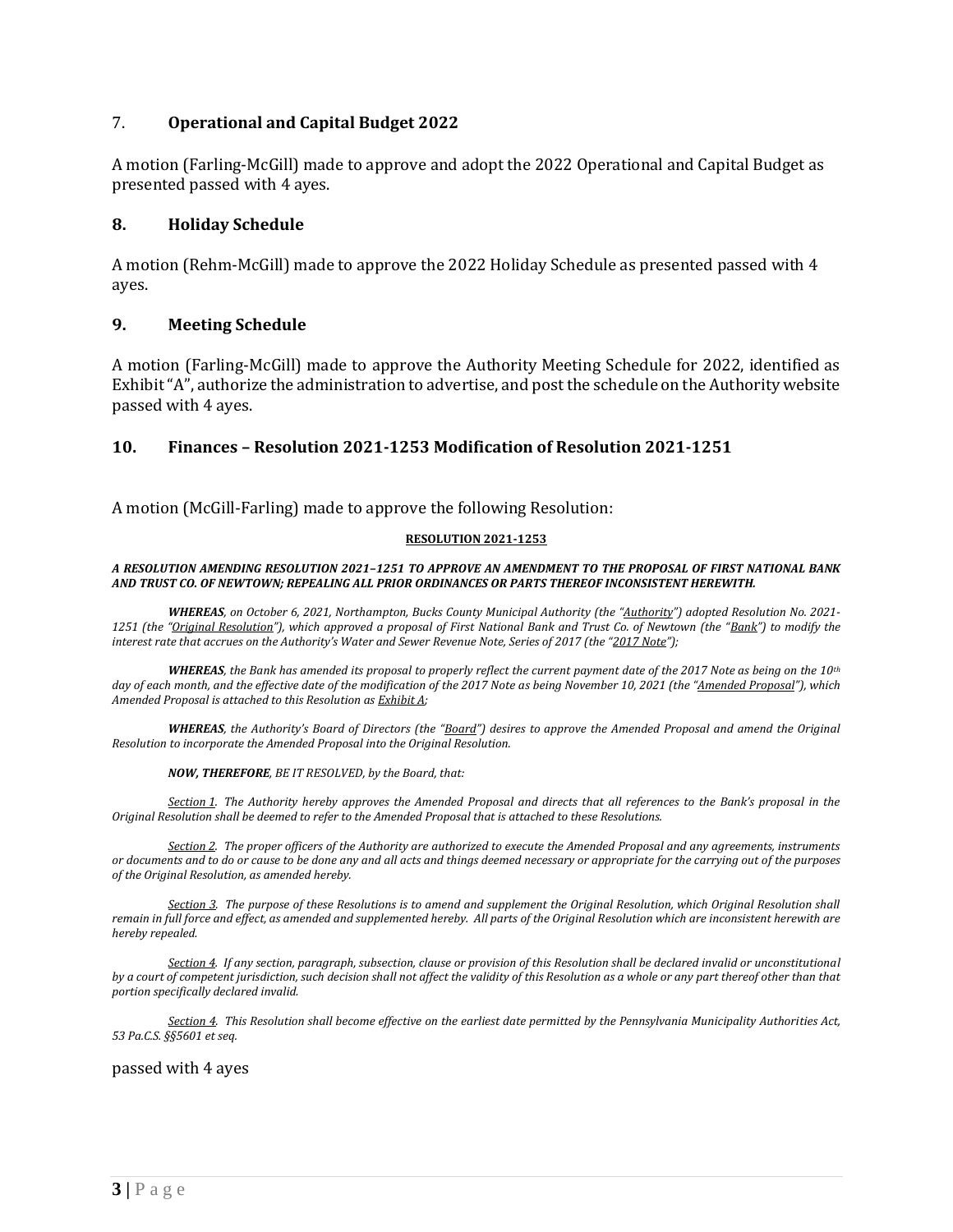## **11. Finances – Resolution 2021-1254 Modification of Resolution 2021-1252**

#### A motion (McGill-Farling) made to approve the following Resolution:

#### RESOLUTION 2021-1254

A RESOLUTION AMENDING RESOLUTION 2021–1252 TO APPROVE AN AMENDMENT TO THE PROPOSAL OF FIRST NATIONAL BANK AND TRUST CO. OF NEWTOWN; REPEALING ALL PRIOR ORDINANCES OR PARTS THEREOF INCONSISTENT HEREWITH.

WHEREAS, on October 6, 2021, Northampton, Bucks County Municipal Authority (the "Authority") adopted Resolution No. 2021- 1252 (the "Original Resolution"), which approved the undertaking of a Project (as defined in the Original Resolution), and accepted a proposal of First National Bank and Trust Co. of Newtown (the "Bank") to finance the Project through the acquisition of the Authority's Water and Sewer Revenue Note, Series of 2021 (the "2021 Note");

WHEREAS, the Bank has amended its proposal to properly reflect the payment and amortization schedule associated with the 2021 Note (the "Amended Proposal"), which Amended Proposal is attached to this Resolution as Exhibit A;

WHEREAS, the Authority's Board of Directors (the "Board") desires to approve the Amended Proposal and amend the Original Resolution to incorporate the Amended Proposal into the Original Resolution.

NOW, THEREFORE, BE IT RESOLVED, by the Board, that:

Section 1. The Authority hereby ratifies and confirms the undertaking of the Project, approves the Amended Proposal, and directs that all references to the Bank's proposal in the Original Resolution shall be deemed to refer to the Amended Proposal that is attached to these Resolutions.

Section 2. The proper officers of the Authority are authorized to execute the Amended Proposal and any agreements, instruments or documents and to do or cause to be done any and all acts and things deemed necessary or appropriate for the carrying out of the purposes of the Original Resolution, as amended hereby.

Section 3. The purpose of these Resolutions is to amend and supplement the Original Resolution, which Original Resolution shall remain in full force and effect, as amended and supplemented hereby. All parts of the Original Resolution which are inconsistent herewith are hereby repealed.

Section 4. If any section, paragraph, subsection, clause or provision of this Resolution shall be declared invalid or unconstitutional by a court of competent jurisdiction, such decision shall not affect the validity of this Resolution as a whole or any part thereof other than that portion specifically declared invalid.

Section 4. This Resolution shall become effective on the earliest date permitted by the Pennsylvania Municipality Authorities Act, 53 Pa.C.S. §§5601 *et seq.*

passed with 4 ayes

#### **12. Administrative Compensation**

A motion (McGill-Farling) made to approve the 3.0% raise in compensation for all administrative employees of record as of November 1, 2021, with an effective date of November 1, 2021, in accordance with the 2022 Operational Budget passed with 4 ayes.

### **13. Change Order – Root Control**

A motion (McGill-O'Donnell) made to approve the change order for the sanitary sewer root control from the prior approval monetary amount of \$92,000.00 to \$97,304.92 as submitted on Invoice No. 19704 dated 9/30/2021 from Dukes Root Control Inc. of Syracuse New York passed with 4 ayes.

### **14. Spring Mill Assoc. LP – Indemnification and Hold Harmless Agreement**

A Motion (McGill-O'Donnell) approve the "Indemnification and Hold Harmless Agreement with "Spring Mill County Club Townhouses (Project). Whereas, the Authority agrees to continue to operate the sanitary sewer pump station for and on behalf of the Developer, with no operating charges to be